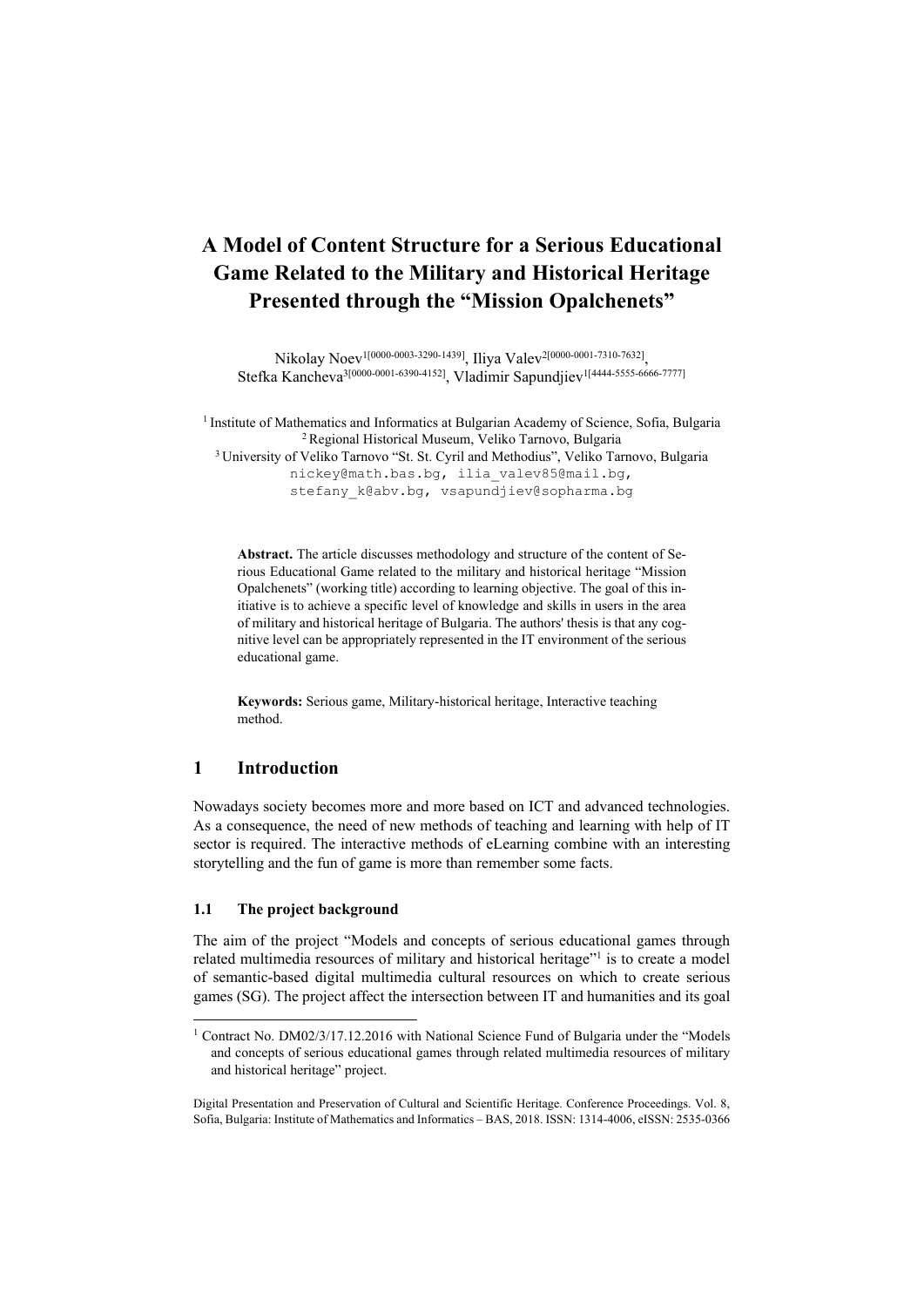is to create a model of knowledge in the field of military and historical heritage, with an example of a serious game related to the participation of the Bulgarian Corps in the Russian-Turkish Liberation War (1877-1878). The creation of such an environment requires the integration of technical tools and methods on the one hand and historical knowledge on the other, in order to create a learning environment leading to an effective learning process. Pedagogically well-grounded decisions are required to select, formulate, and apply a sequence of methods, techniques, forms and learning tools to achieve the set educational goals (Terzieva & Kademova-Katzarova, 2013). The main hypothesis of the research is that the learning process in the field of historical heritage is more effective and successful with the implementation of new IT technologies and modern educational approaches that are used in serious educational games with rich multimedia and semantic content (Noev, Goynov, Sapundjiev, & Valev, 2017).

# **2 Serious Educational Game in the Field of Military-Historical Heritage**

#### **2.1 Serious educational game**

 $\overline{a}$ 

The use of ICT in education, particularly in the field of humanities and history, has led to discussions among scholars in pedagogy and social sciences. Serious game interested by researchers for using in learning basic concepts in different levels. Actually the use of this kind of game is not very popular, instead used in some fields like health care and business marketing. "We think this may be because there is no solid model of such game that can be connected to the process of education", according to Darwesh (Darwesh, Concepts Of Serious Game in Education., December 2015). In this paper we define a model and we hope it will be the base for further research on this topic. Up to now, a number of terms and concepts have been established that attempt to conceptualize this new phenomenon. One of them is the term "serious games", which puts emphasis on the gameplay but also on the "serious" term, i.e. the educational purpose of the game (Vaseva, 2014). Contemporary understanding of the concept of "serious games" stems from Sawyer's and Rejeski's "Serious Games Initiative", which has aroused great interest in the idea that public and private organizations and education, should use the capabilities of new information and communication technologies to create video games and simulations to present and explore real-life issues (Sawyer & Rejeski, 2002). Along with the creation of this association in 2002, the first gathered popularity and a successful SG is "America's Army". Probably this is the reason why the most widely accepted definition of the term belongs to one of its creators Michael Zyda, who excludes board games from the modern meaning of the term "serious games"2 , and places emphasis on mental competition played on a computer according to specific rules that use entertainment to support learning in education (Zyda, 2005).

<sup>2</sup> Michael Zyda definition: "Serious game: a mental contest, played with a computer in accordance with specific rules, that uses entertainment to further government or corporate training, education, health, public policy, and strategic communication objectives."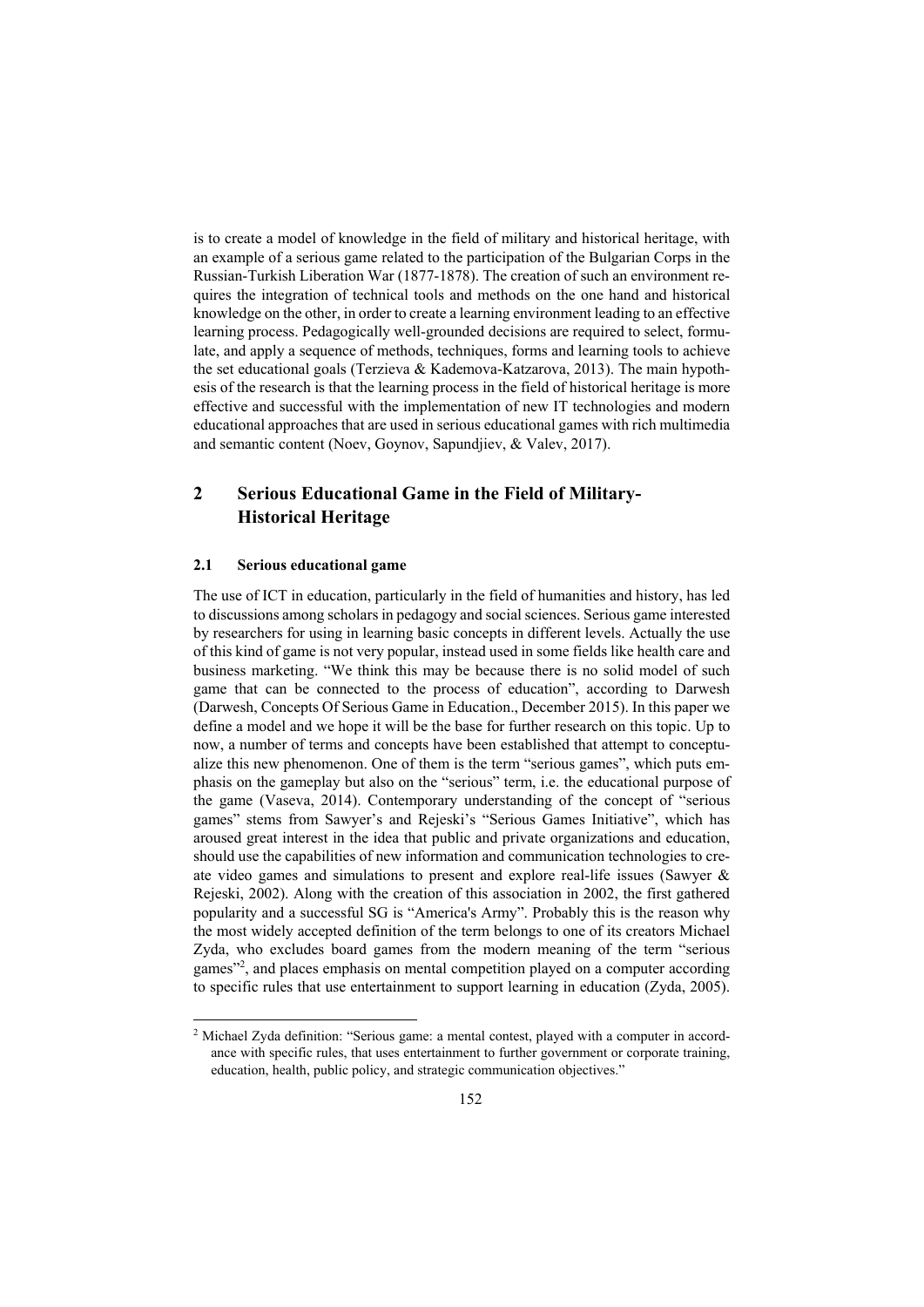The main difference between the video game and the serious educational game, as he notes, is that if we have a story, skill, art and software in the video game (as Figure 1 shows), we also have pedagogy in the serious game (the main purpose of the activity is to educate and train, i.e. to teach knowledge and skills). This addendum adds the games meaning of "serious". But on the other hand, as Aso Darwesh notes (Darwesh, Concepts Of Serious Game in Education., December 2015), there is no game without educational purpose and, at the same time, there is no pedagogical method that does not include entertainment.



**Fig. 1.** Figure from (Zyda, 2005). From game to serious game. Unlike their entertainment-only counterparts, serious games use pedagogy to infuse instruction into the game play experience.

Creating of SG requires more than a team of developers. In this case, it is necessary to include experts from the different science field of the game in the development team. In the work on this project and the creation of an exemplary game dedicated to the military-historical heritage (MHH), the model is fully subordinated to and in line with the basic requirements of pedagogy and teaching history in order to achieve the main goal of learning of the MHH-related knowledge of Bulgaria.

## **2.2 Serious educational games and knowledge in the field of historical heritage**

History as a science is characterized by the prevalence of methods of direct observation, registration and classification of facts. In addition, this statistical and fragmentary information that results from the use of such methods does not allow for full recovery, reconstructs a particular fragment of the historical process. And this, in turn, does not make it possible to separate the accident from the lawful, the subjective from the objective in the course of the development of the historical phenomenon being studied. The recreation of a historical situation, playing it in roles besides real theoretical and factual knowledge, helped in particular for the acquisition of practical skills by the students. The restoration of a foreign identity through the fulfilled historical role expands the student's perceptions of the variance in human development, reveals many images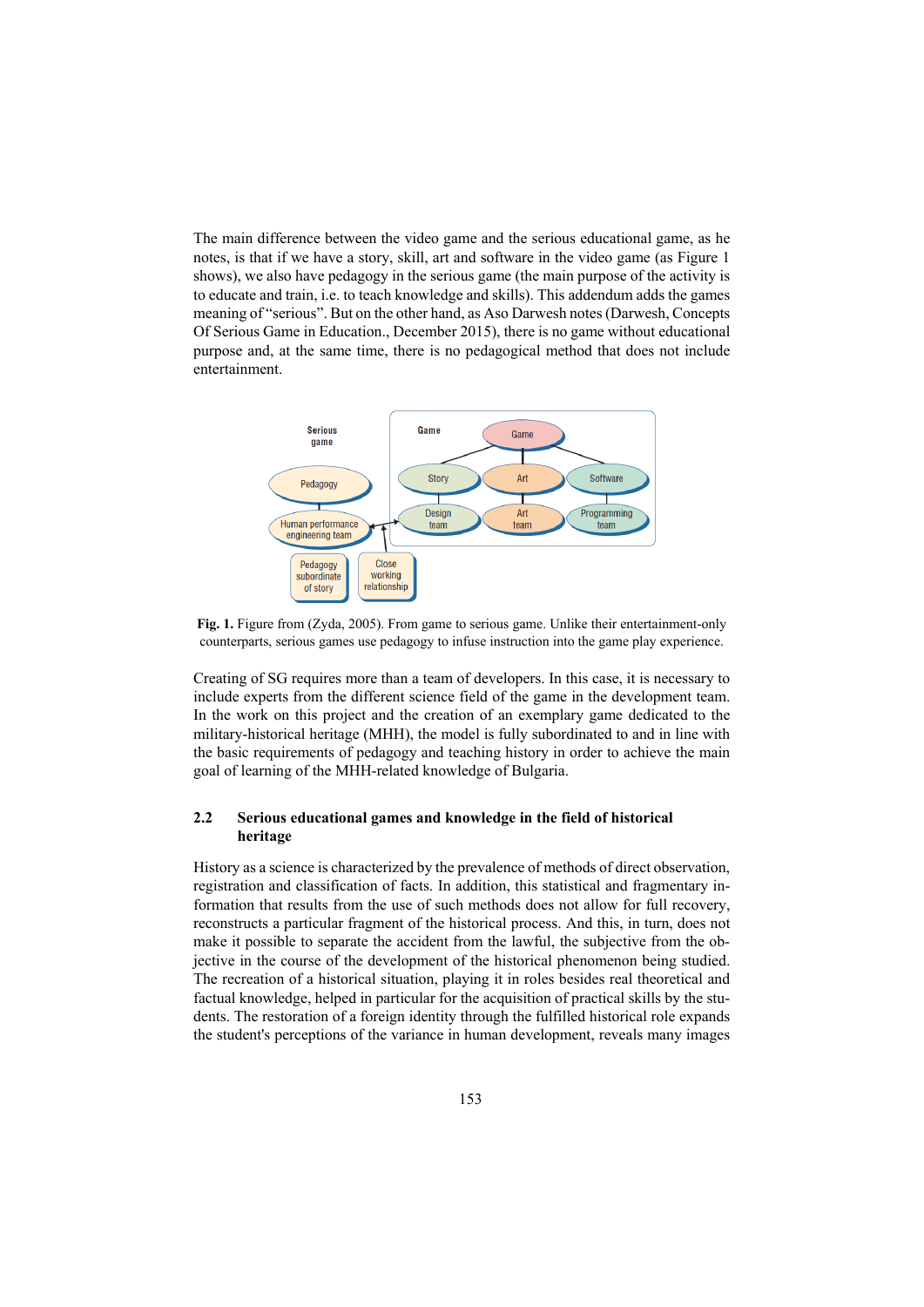before him, and ultimately through his co-experience he teaches him to be tolerant to other points of view.

In the presented exemplary game, the restored identity is a Bulgarian volunteer, a participant in the military actions of the Russian-Turkish Liberation War. The presented text material is based on real historical sources: (Genov, 1976), (Hristov & Todorov, 1981), (Valkov, 1983), (Cholpanov, 2007), (Miladinova, 1978), (Gyuleva, 2017) and (Atanasova, Bogdanova, & Ivanova, 2013).

The imitation computer model, which underlies the SG, allows:

- To reconstruct a particular fragment of the historical process;
- To analyse the historical information that is related to the studied period;
- To imitate the development of the historical process in stages;
- To understand the meaning and the significance of historical events.

Using SG in education has a multifunctional character: while solving game training problem are formed not only knowledge but develop and varied intellectual qualities, like motivation and willpower and stimulates initiative and creative thinking, i.e. it develops personality.

Advantages of serious educational games related to the historical heritage:

- Increases and stimulates interest in the learner, improve the mental activity and the efficiency of learning new knowledge, thanks to the interactivity;
- Allows visualization and modelling of processes that are sophisticated for demonstration. In the case of historical games, it allows the reproduction and simulation of past historical eras. Thanks to the multimedia and the graphic reconstructions are recreated and modelled ages long ago;
- Allows for self-study of additional materials, by visiting hyperlinks, opening additional information boxes, browsing multimedia library etc.;
- Through the plot of the game, especially in the presented example of SG on the participation of the Bulgarian volunteers in the Russian-Turkish Liberation War, knowledge is gained and through the experience of the event they help to memorize a large number of facts;
- The advantage of the game is that "there is no mandatory factor" (in fact the "duties" in the game are not perceived as such, which takes away the psychological pressure from the participant).

# **2.3 Methodology and structure of the content according to learning objectives**

Basis of cognitive domain in educational work and existing researchers programs and standards of evaluation is the taxonomy of Bloom (Benjamin Bloom, a psychologist at the University of Chicago), which classifies six cognitive levels (knowledge, comprehension, application, analysis, synthesis, evaluation as shown on figure 2). In the cognitive field of learning, according to Bloom, in order to learn one of the six levels, the previous one must be mastered. The approach allows for the measurability of the student's knowledge, skills and attitudes. Taxonomy has the idea that goals and learning outcomes are not the same. For example, remembering scientific facts, however important they are, is at a lower stage than the ability to analyse or appreciate.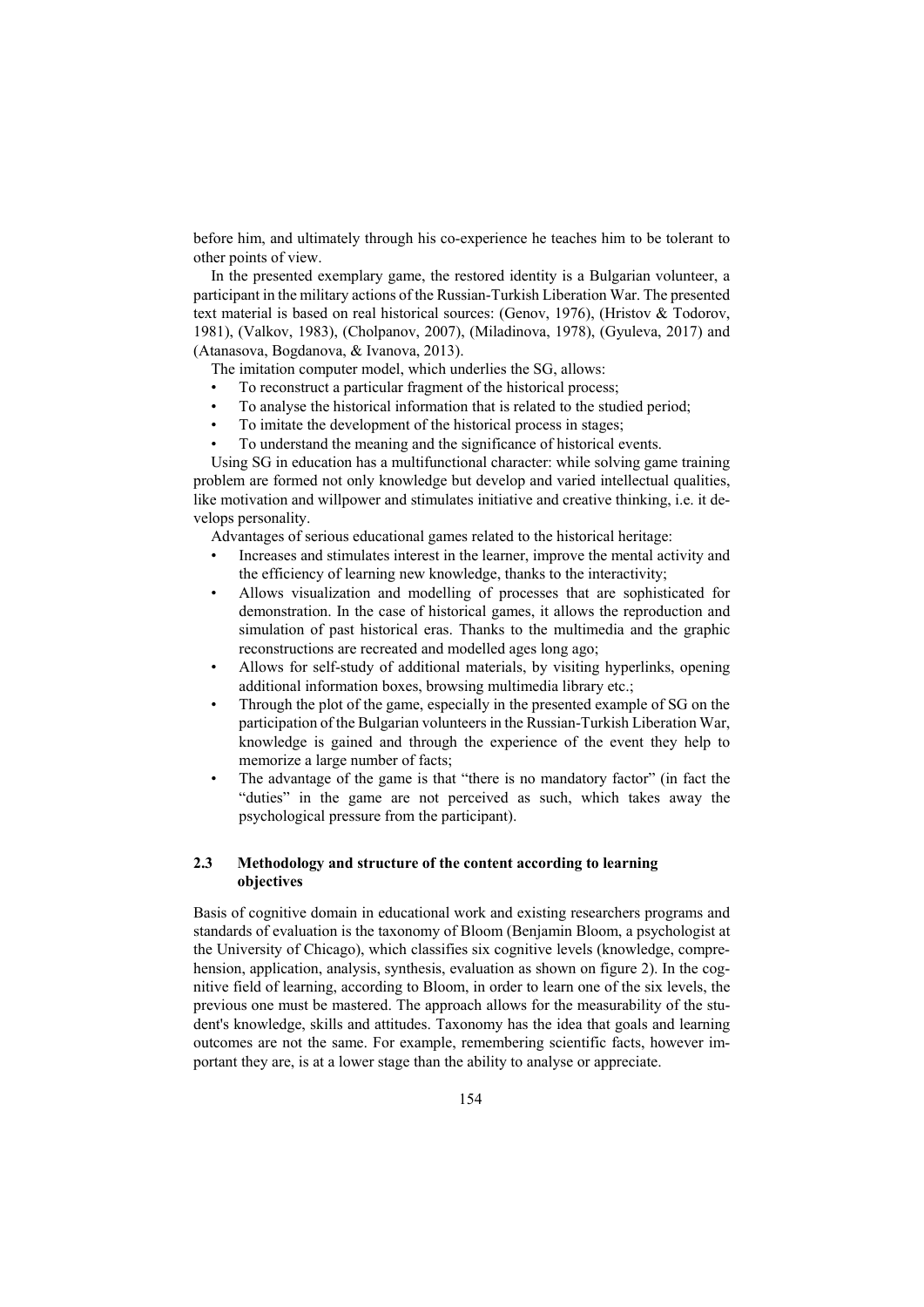

Fig. 2. The Bloom's taxonomy<sup>3</sup>.

#### **2.4 Objectives and tasks of the serious educational game representing the military-historical heritage**

The presented model for content structure of serious educational games related to the military and historical heritage is transmitted in an accessible and attractive form of knowledge about the participation of the Bulgarian volunteer in the Russian-Turkish Liberation War (1877-1878). The model integrates both historical sources and maps, imagery, logical thinking is developed through the test, and the level of knowledge is verified, accessible chronological and spatial references are used to explain the historical facts.

The historical competence in terms of the required knowledge, according to the objectives set in the MES<sup>4</sup> educational program, includes "Knowledge and understanding of the historical facts, events and processes, ideas and actions of individuals. The formation of this competence should be done mainly at the cognitive and communicative level, developing the student's ability to apply historical knowledge to solve problems from other subject areas and from everyday life"<sup>5</sup>. In order to achieve the educational goals, it is necessary to develop the following skills and abilities: separation of the essential from the insignificant, analysis of different types of information (text, images, maps), flexibility of the thought processes and formulation of summaries (true / false, logical questions, summarizing question by filling in missing words).

Objectives of the game at the level of knowledge:

 $\overline{a}$ 

- Acquainting with facts about the participation of the Bulgarian volunteer in the Russian-Turkish Liberation War;
- Acquaintance with the lifestyle of the Bulgarian volunteer clothing, equipment;
- Recognition of archive and museum units, monuments related to the Russian-Turkish Liberation War;
- Discerning memories of participants in events from other written historical documents;

<sup>3</sup> Web source: https://cft.vanderbilt.edu/guides-sub-pages/blooms-taxonomy/

<sup>&</sup>lt;sup>4</sup> Ministry of Education and Science of Republic of Bulgaria, https://www.mon.bg/en/<br><sup>5</sup> Methodological guidelines for history and civilization education. Ministry of Education and Science, http://www.riopz.com/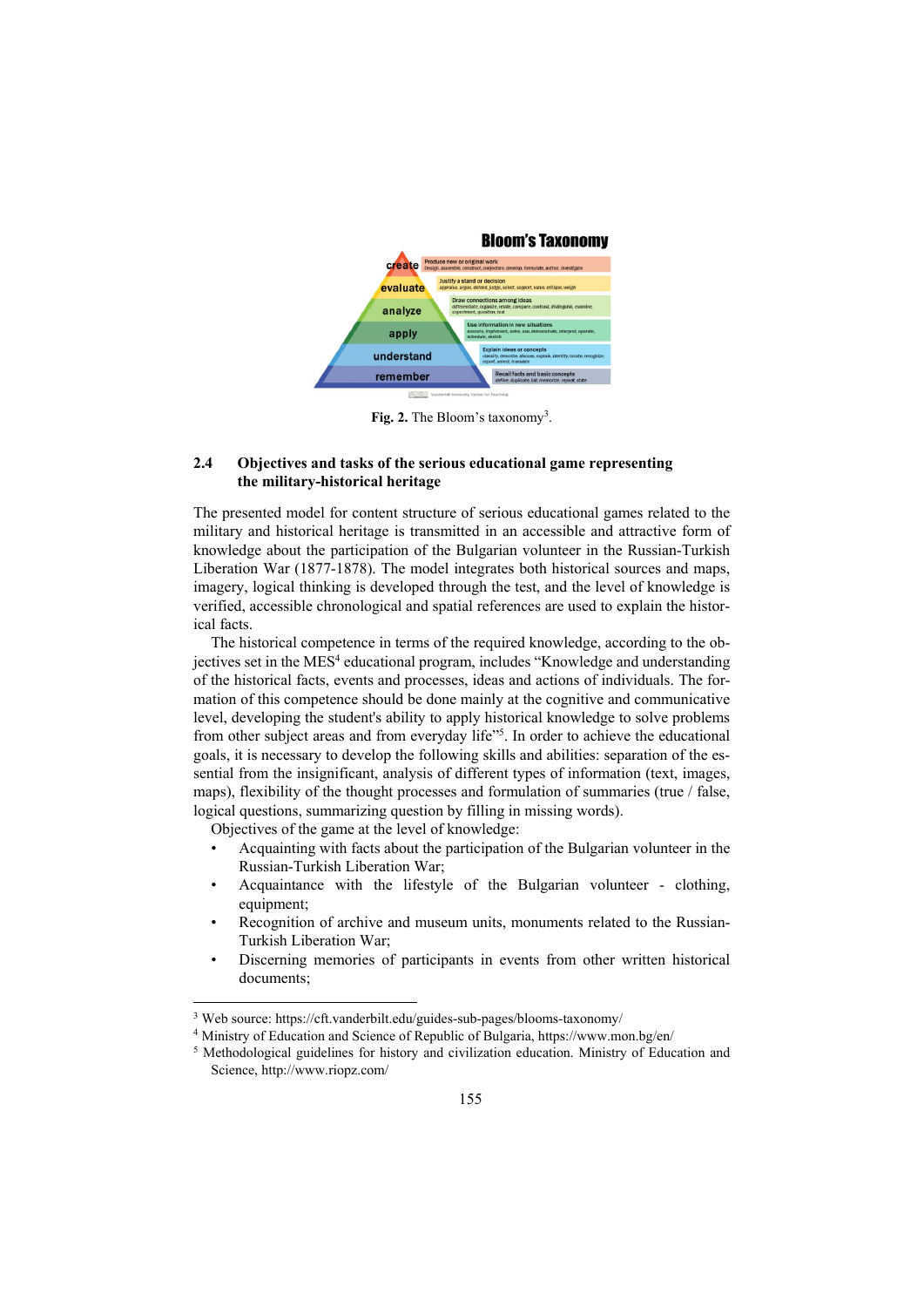Discourse of written information from the age from contemporary written information;

Learning new facts related to the study period of the military-historical heritage. Objectives of the game at skill level:

- Distinguish different types of maps and guidance on the map of Bulgaria and the Balkan Peninsula;
- Working with a term glossary;
- Link text with an image in a specific semantic field;
- Arrange events in chronological order;
- Analysing and synthesizing facts related to the military-historical heritage.

By structuring the content in the model, the information is presented in such a way that the underlying facts are repeatedly covered. Before it can understand a concept or fact must first be learned. In order to apply the acquired knowledge, it must be understood. In order to evaluate a process, it must first be analysed, i.e. every subsequent level builds on the previous one. This allows game users to learn knowledge through multiple ways and to perceive information in different ways.

Level of perception/knowledge is realized through the presented main text in the game "The Diary of a Bulgarian" and first mission "Opalchenets". For better understanding of the facts and overall information, the text is divided into five parts. Based on these parts, the five levels of the game are built. Educational goals are accomplished through cognitive processes, knowledge, remembering. In addition to the facts about the participation of the Bulgarian volunteer in the Russian-Turkish Liberation War, at the level of perception/knowledge are used also unknown words and concepts presented in the dictionary.

Levels of understanding, application and analysis require the transformation of the perceived knowledge through interpretation, extraction of the parts of the whole, and determination of the interrelationships between them. In the presented SG model this is achieved through the questions after each level. Closed questions are asked which require a choice of options: verbatim statement; logical questions: and image recognition issues. In order to solve the tasks placed after each level, a user's classification, summary, and conclusion is required.

The cognitive level of synthesis is accomplished through the summarizing questions at the end of the game, by merging the parts already analysed into a whole. At the level of synthesis, for the first time, we can speak of "creative thinking", as the parts are united in a completely new way, unknown to this point.

Training is a responsibility. For this reason, the training process must be documented and be traceable. As Darwesh notes (Darwesh, December 2015), one of the strengths of SG is the ability to track players' actions and results. Scoring is one of the basic concepts of each game ("there is no game without tracking the results, and there is no training without evaluation"). Effective training analyses the learner's achievements at each level and if the knowledge is not used on one, the player is not allowed to the next one.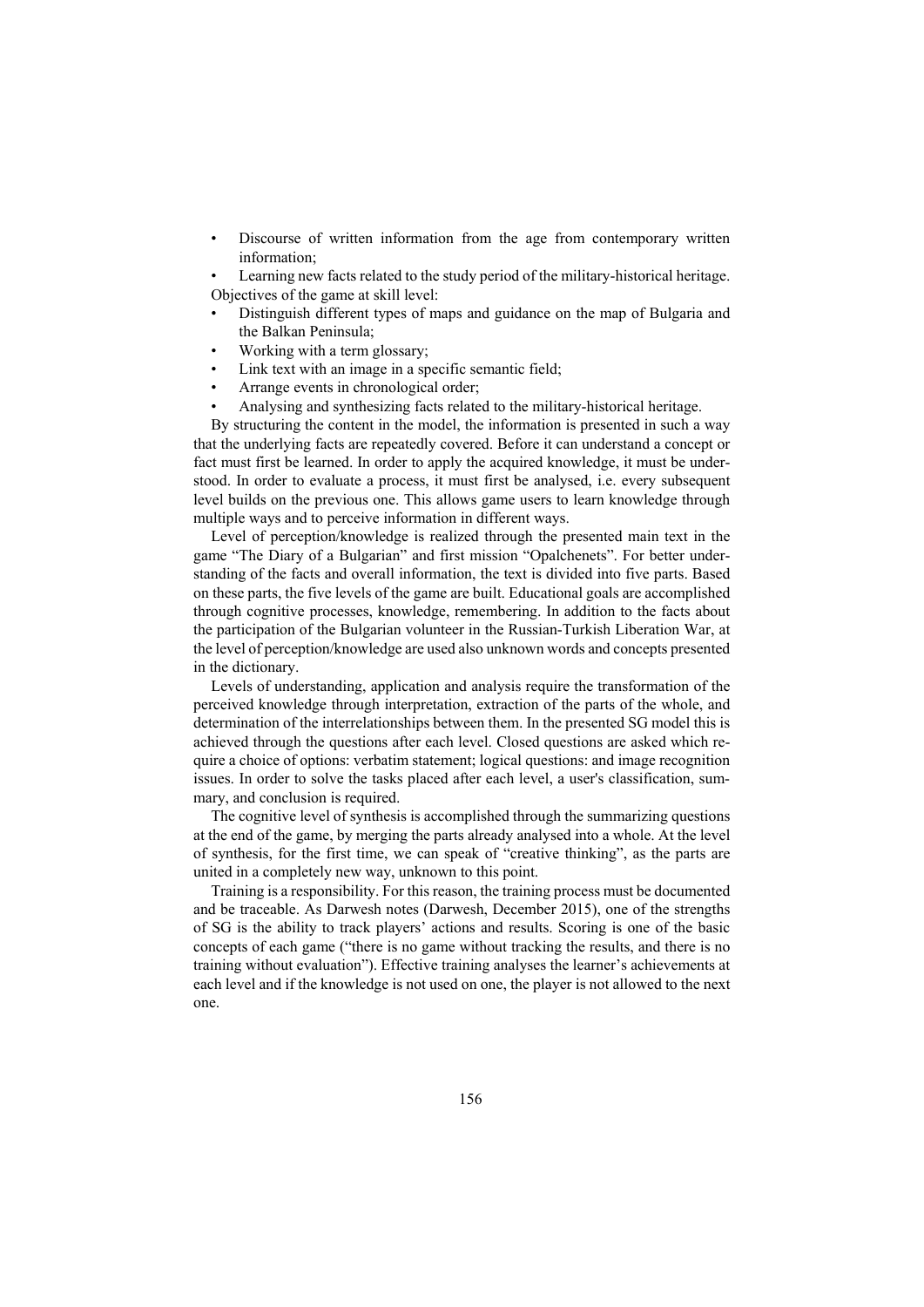## **2.5 Objectives and tasks of the serious educational game representing the military-historical heritage**

"While playing a computer game, you learn to participate in a semiotic domain, i.e. a field or a set of activities, in which you think, act and evaluate in a certain way", according to Gee (Gee, 2005).

The serious game contains three main components: gameplay, knowledge and multimedia resources. The gameplay part, through the script and test items, translates the player through the mission, and giving access to other game components at all times. The knowledge store embedded in the game contains semantic annotations and related resources divided into specific themes: historical event; locations and maps; monuments; equipment and weapons. Also for facilitating the player and for additional information there is a terminology dictionary. A multimedia library with multiple digital resources (images, maps, sounds, videos, literary and scientific sources, etc.) is also included in the game. The following figure shows the contents of the SG.



**Fig. 3.** The content structure of serious game in the field of military-historical heritage.

# **3 Conclusions and Future Work**

Presented content model and pedagogical methods are the basis of mission "Opalchenets" game. Based on them, will be develop a complete serious educational game related to different periods of the military history of Bulgaria. Thanks to the participation of experts and specialists studying the relevant period of Bulgarian history, content could be created to represent the MHH in a manner consistent with the goals and tasks of history education, both in secondary schools and in universities.

## **Acknowledgements**

This work has been partially supported by the National Science Fund of Bulgaria within the "Models and concepts of serious educational games through related multimedia resources of military and historical heritage" project, contract No. DM02/3/17.12.2016.